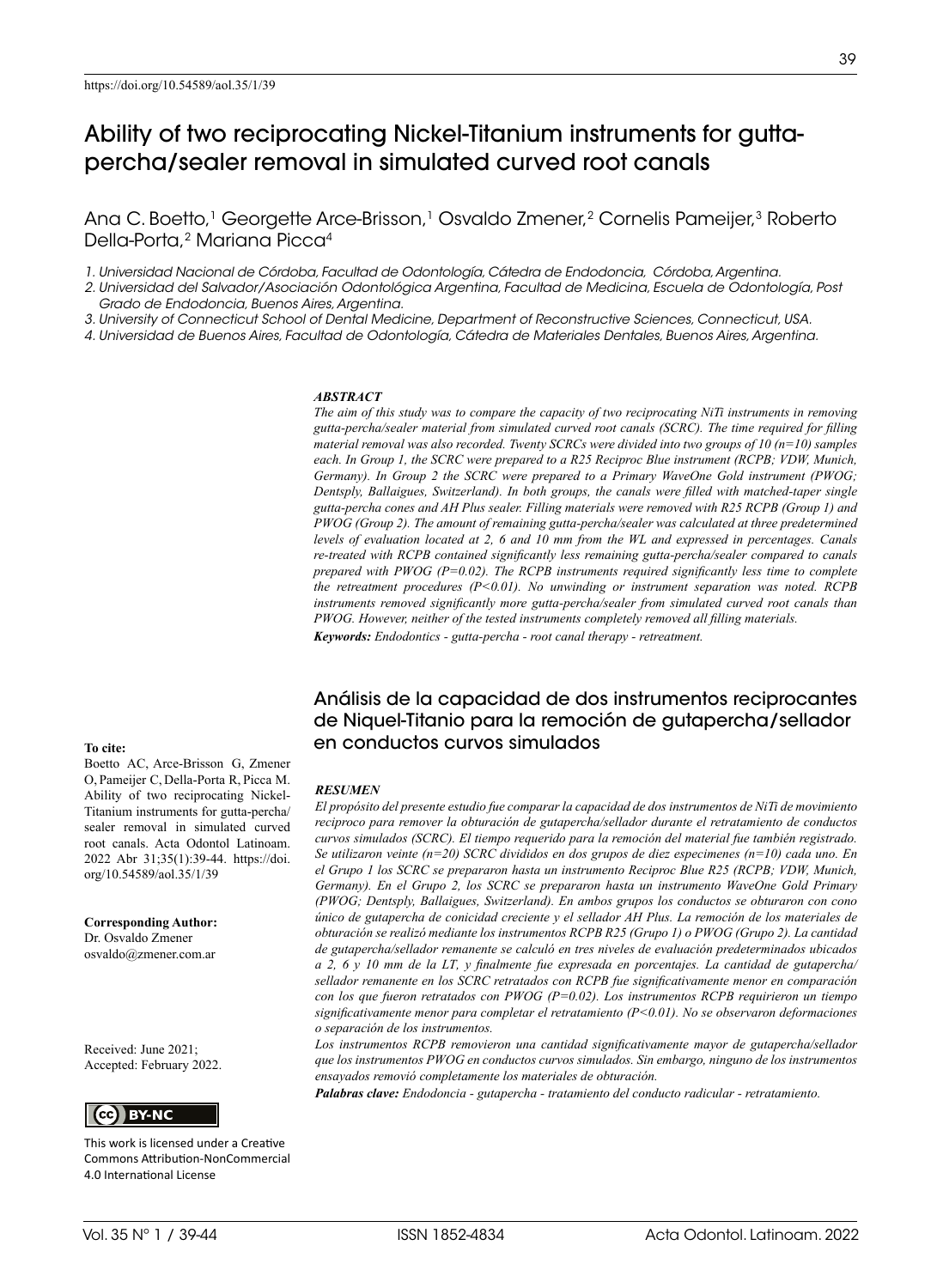### **INTRODUCTION**

One reason for endodontic failures may be the persistence of bacteria in the root canal system<sup>1</sup>. This may be due to insufficient cleaning, the inability of the practitioner to identify and treat extra canals, or inadequate obturation, leading to the development of periapical pathosis. To re-establish the normal status of the periapical tissues, a non-surgical retreatment approach is the procedure of choice<sup>2-4</sup>. Complete removal of the pre-existing root canal filling materials followed by reinstrumentation, disinfection and obturation of the root canal system is essential for a successful outcome<sup>5</sup>. Historically, different methods have been used for removing filling materials, including hand-operated and engine-driven rotary instruments, some of which have been specifically designed for gutta-percha removal<sup>6-10</sup>. In this respect, two recently introduced reciprocating root canal preparation systems called Reciproc Blue (RCPB; VDW, Munich, Germany) and Wave One Gold (WOG; Dentsply Sirona, Ballaigues, Switzerland) were suggested for non surgical endodontic retreatment<sup>11-13</sup>. The RCPB system consists of three single-use instruments: R25 (25/.08), R40 (40/.06) and R50 (50/.05), which are manufactured using a special heat treatment technology. They have an S-shaped cross section, variable taper and a non-cutting tip14. The WOG system consists of four singleuse instruments with a parallelogram-shaped cross section: Small (20/.07), Primary (25/.07), Medium (35/.06) and Large (45/.05). The WOG instruments were originally manufactured with heat treated M-Wire alloy, but have recently been changed to GOLD alloy technology. The metallurgical improvements in the RCPB and WOG instruments for increasing their flexibility and resistance to cyclic fatigue have been reported by Keskin et al.<sup>15</sup> and Sarefoglu et al.16. To the best of our knowledge, little information is available with respect to the efficacy of RCPB and WOG for removing guttapercha/sealer.

The purpose of this study was to compare the capacity of RCPB and WOG NiTi instruments in removing gutta-percha/sealer material from simulated curved root canals (SCRC). The null hypothesis was that there would be no significant difference between the instruments in their ability to remove gutta-percha/ sealer, and that there would be no difference in the total time required for retreatment.

### **MATERIALS AND METHODS**

Twenty (n=20) Endo Training Resin Blocks (ETRB; Dentsply Maillefer, Ballaigues, Switzerland) with standardized SCRC 16 mm in length with a round cross-section, a 0.02 continuous taper and a curvature of  $40^{\circ} \pm 0.5$  were used in this study. After the canals were explored with #10 K-Files (Dentsply Maillefer), the working length (WL) was established from the top of the access opening to the stop end of the simulated canals (16 mm). The ETRB were then randomly divided into two groups of 10 (n=10) samples each.

### *Canal preparation and obturation*

To avoid variation, all samples were prepared by a single trained operator using an electric X-Smart IQ motor (Dentsply Sirona) following the predetermined programs for each RCPB or PWOG instrument and according to the manufacturer's instructions. For both groups, the ETRB with the SCRC were mounted on a fixed custom attachment simulating a standardized clinical position. In Group 1, the SCRC were prepared to a R25 RCPB in a reciprocating crown-down motion. The instruments were introduced into the canals until resistance was felt and then used with 3 in-and-outpecking movements and light apical pressure. The instruments were then removed and cleaned. After irrigation with 3 mL distilled water, the instruments were used again with in-and-out-pecking movements until the WL was reached. The canals were then irrigated with 3 mL distilled water and dried with paper points. The instruments were discarded after each canal preparation. In Group 2, the SCRC were prepared to a Primary WOG instrument (PWOG) using the same operative procedures as in Group 1.

In both groups, the SCRC were filled with the single gutta-percha cone technique<sup>17</sup> and AH Plus sealer (Dentsply, Ballaigues) prepared according to the manufacturers' instructions. The canal walls were coated with a thin layer of the sealer. A single matched-taper gutta-percha cone corresponding to each of the last instruments used for canal preparation was then coated with the sealer and slowly inserted into the canals until the WL was reached. Excess gutta-percha/sealer at the canal orifice was removed with a heated instrument followed by compacting with a plugger (Dentsply Maillefer). After obturation, all filled SCRC were kept at 37°C and 100% relative humidity for 14 days to allow the sealer to set completely.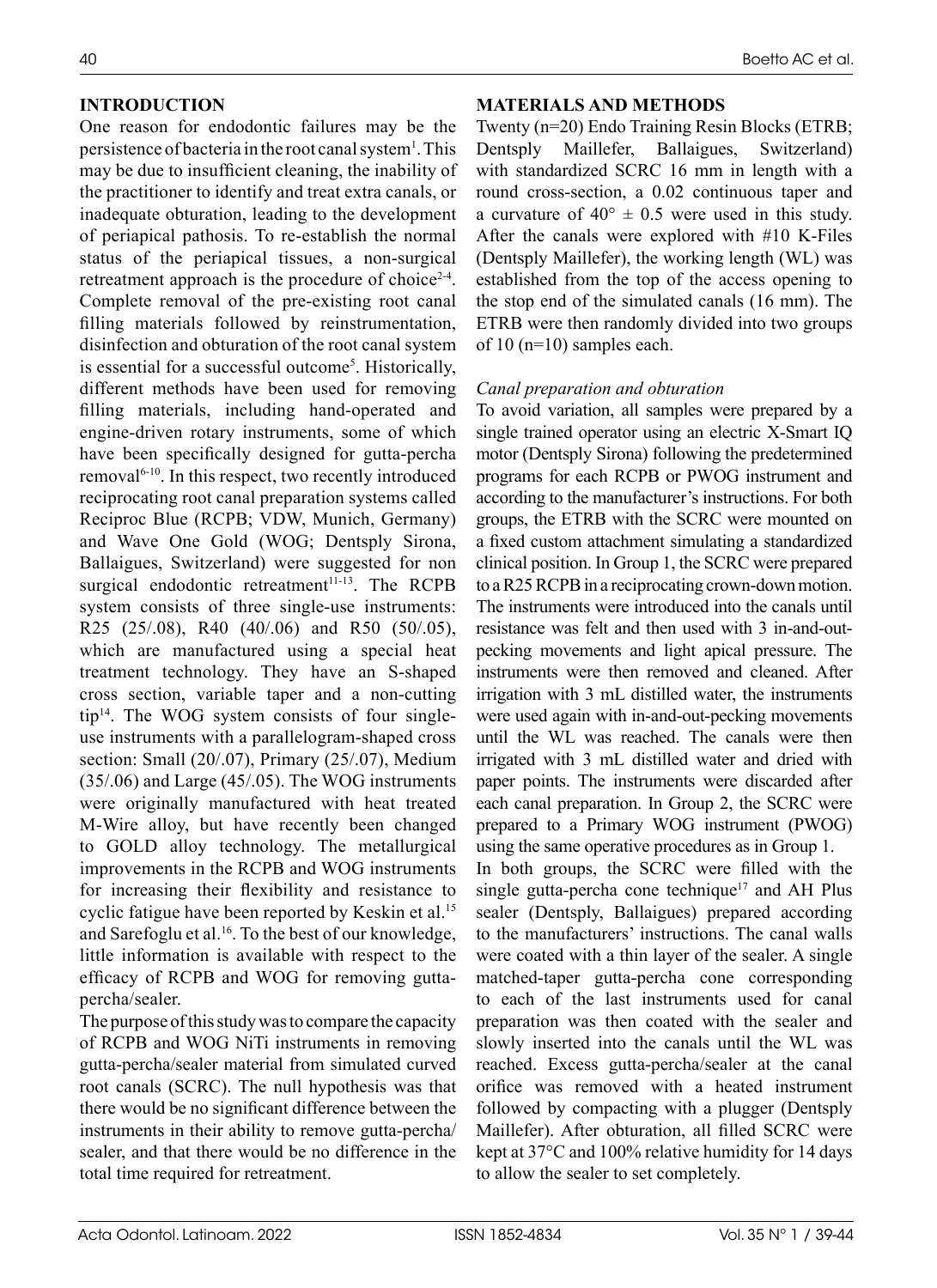### *Canal Retreatment*

In Group 1, retreatment consisted of gutta-percha/ sealer removal with R25 RCPB using a slow inand-out-pecking motion until the WL was reached. The instruments were used along the entire length of the canal in an in-and-out-pecking motion with a brushing circumferential movement while pressing against the canal walls. This procedure continued until no filling material was observed on the flutes of the instruments as observed with an operating microscope (Newton MEC XXI, BA Argentina). If any gutta-percha/sealer remnants were visible, the process was repeated until no remnants of material were observed. A new instrument was used for each canal and then discarded. In Group 2, retreatment was performed with PWOG. The operative procedures were similar to those described for Group 1. The RCPB and PWOG were used at a fixed speed of 500 rpm with the manufacturer's recommended torque. In both groups, irrigation was performed throughout removal of the filling material using a total 5 mL distilled water per canal. The total time required for retreatment (including irrigation) was measured from the time when the canal was entered until no gutta-percha/sealer was visible on the instrument surfaces. The effective operating time was recorded in minutes using a digital chronometer. In addition, if unwinding or instrument separation occurred, it was also recorded.

# *Filling removal evaluation*

After retreatment, the SCRC were cross sectioned at 2, 6 and 10 mm from the WL, which were considered as evaluation levels (EL). Sections 1 mm thick were cut at low speed under constant irrigation with distilled water using a diamond wafering blade 0.3 mm thick mounted on a Precision Micro Disc NH-6P cutting machine (DHUC Ing, BA, Argentina). The cuts were made perpendicularly to the long axis of the SCRC (Fig. 1). All sections were photographed under reflected light at x10 magnification using a Sony Cyber-shot DSC-W180 digital camera (Sony Corporation, Tokio, Japan) coupled to an Axio Imager A1m stereomicroscopic loupe (Carl Zeiss, Oberkochen, Germany). The photographs were taken at a fixed focal distance of 5 cm and transferred to a computer. For each SCRC, the area covered by remaining filling material and the total canal area at each of the predetermined levels of the canal were outlined (Fig. 2) and measured



*Fig. 1: Image of a resin block with simulated curved root canal after preparation showing a schematic drawing of the cross sections located at 2, 6 and 10 mm from the WL.*



*Fig. 2: Example of gutta-percha and sealer remaining on the root canal walls after retreatment. Note the outlined areas occupied by the materials, calculated using the Image J Program. Black arrow: sealer remnants; White arrow: Gutta-percha remnants. Original magnification X10.*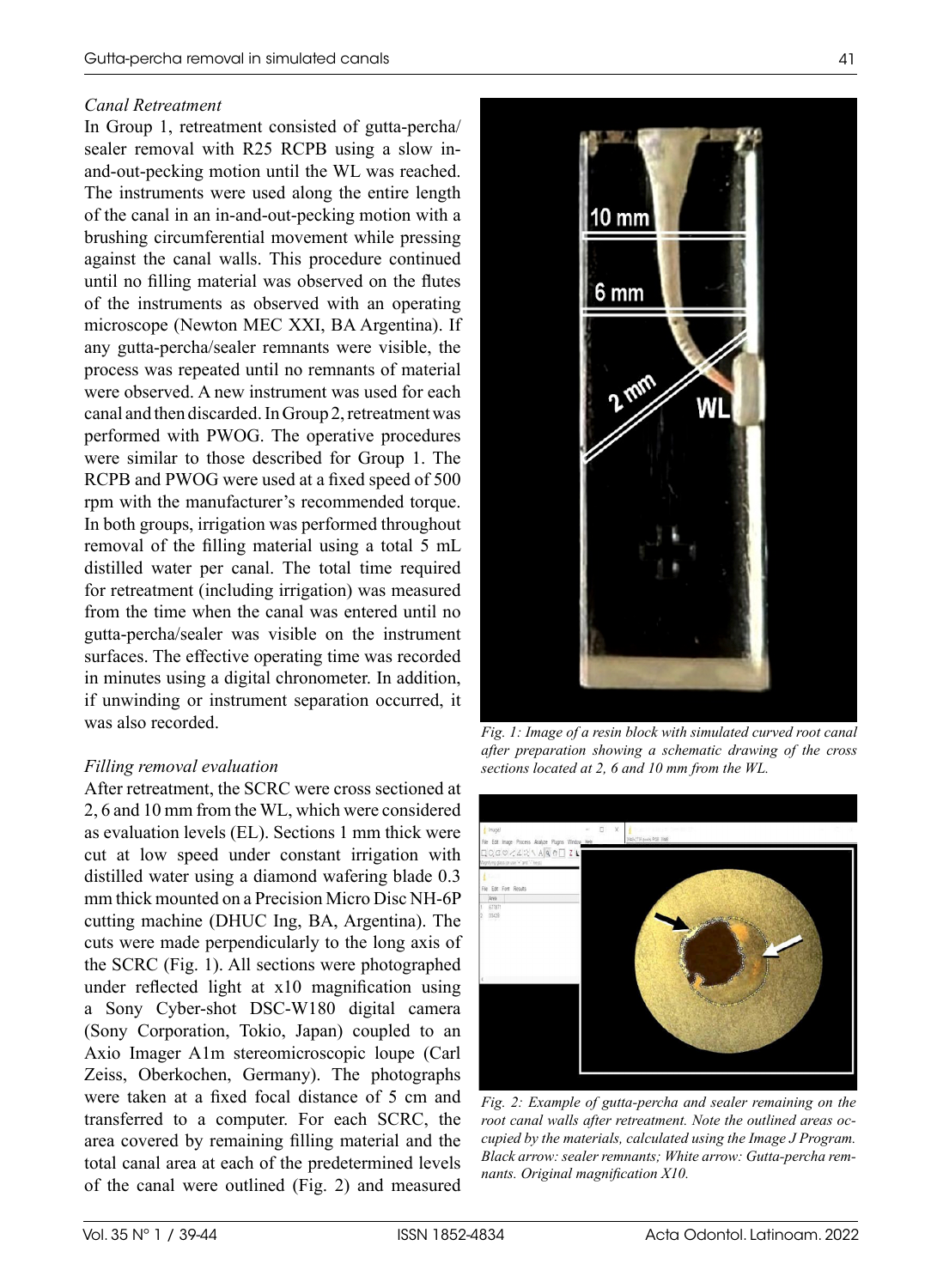using the Image J 1.38x Image Analysis Software (National Institutes of Health, Bethesda, MD). The images were analyzed by two trained examiners who were blind to group assignment. Any cases for which there was disagreement were discussed until agreement was reached. Using the digital images, the area of remaining filling material was calculated as percentage. The measurements were repeated 3 times and the mean percentage values for each group were analyzed comparatively.

### *Statistical analysis*

The data were analyzed using the SPSS Version 21 (IBM Corp, Chicago IL) at a 5% significance level. To identify any significant differences between groups a Two-way Analysis of Variance for repeated measures was used. The time required by RCPB and PWOG instruments to complete the retreatment procedures was analyzed by Student's *t*-test.

### **RESULTS**

The mean percentage of remaining filling material and the results for the total time required for retreatment are shown in Table 1. There were significant differences  $(p<0.01)$  between the two groups with respect to the time required for retreatment  $(4.6 \pm 0.6 \text{ and } 6.6 \pm 1.4 \text{ min}$  for RCPB and PWOG, respectively). In both groups, remaining filling material was observed on the canal walls of all specimens. When considering the type of instrument for Retreatment (groups), the RCBP left significantly less filling material than PWOG ( $p=0.02$ ). With respect to the action of the instruments at each EL, there were significant differences among all of them  $(p<0.05)$ . The most significant amount of remaining material in both groups was found at 2 mm from the WL  $(p<0.01)$ . No event of instrument unwinding or separation was noted throughout the experiment.

# **DISCUSSION**

The success of endodontic retreatment depends on the thorough removal of the old filling material and the elimination of remaining infected tissues that contribute to endodontic failure. The present study compared the capacity of R25 RCPB and PWOG reciprocating instruments for gutta-percha/sealer removal as well as the required operating time for root canal retreatment. For the experiment, resin blocks with standardized SCRC were used in order to avoid any anatomic variations that are normally present in root canals of natural teeth. The degree of homogeneity (baseline) of SCRC with respect to canal volume, surface area and canal length before canal preparation enabled standardization of the groups, thus enhancing the validity of the study18-22. However, the results of the study cannot be fullyextrapolated to natural teeth because clinical cases normally involve multiple variables.

In the present study, the matched-taper single gutta-percha cone technique was used for root canal obturation<sup>17</sup>. According to Gordon et al.<sup>23</sup> and Schäfer et al.,  $24$  the tapered cones match the prepared root canal geometry. The technique effectively fills most narrow, curved canals, and has become widely accepted as an equivalent alternative to other obturation techniques<sup>17,24</sup>. As per protocol, the amount of remaining filling material was assessed by cross-sectioning the canals at three different levels. In comparison to other evaluation methods,  $7, 11, 25$  cross sections allow visualization of the entire circumference of a canal<sup>23</sup>, thereby enabling comprehensive assessment of the areas with remaining filling material. Interestingly, no unwinding or instrument separation was observed for RCPB or PWOG during the experiment. Our results agree with those of other authors 15, 16, 26, and suggest that this could be because of the specific heat treatment of the NiTi alloy, which improves instrument resistance to fatigue and flexibility. Moreover, as reported by Ruddle et al.<sup>27</sup>, the shape

**Table 1. Means ± SD of remaining filling material (expressed as percentage) at 2, 6 and 10 mm from the WL, and total time required for retreatment.**

| <b>GROUP</b> | n  | $2 \text{ mm}$                | 6 mm                | $10 \text{ mm}$             | Time (min)            |
|--------------|----|-------------------------------|---------------------|-----------------------------|-----------------------|
| 1. RCPB      | 10 | $28.5 \pm 8.3$ <sup>aA</sup>  | $18.4 \pm 7.5^{aB}$ | $6.5 + 3.2$ <sup>aC</sup>   | $4.6 \pm 0.6^a$       |
| 2. PWOG      | 10 | $51.3 \pm 28.8$ <sup>bA</sup> | $22.1 \pm 8.9^{bB}$ | $12.9 + 13.3$ <sup>bc</sup> | $6.6 \pm 1.4^{\rm b}$ |

Different lowercase letters represent significant differences between groups. Different uppercase letters represent significant differences within the same group. SD: Standard deviation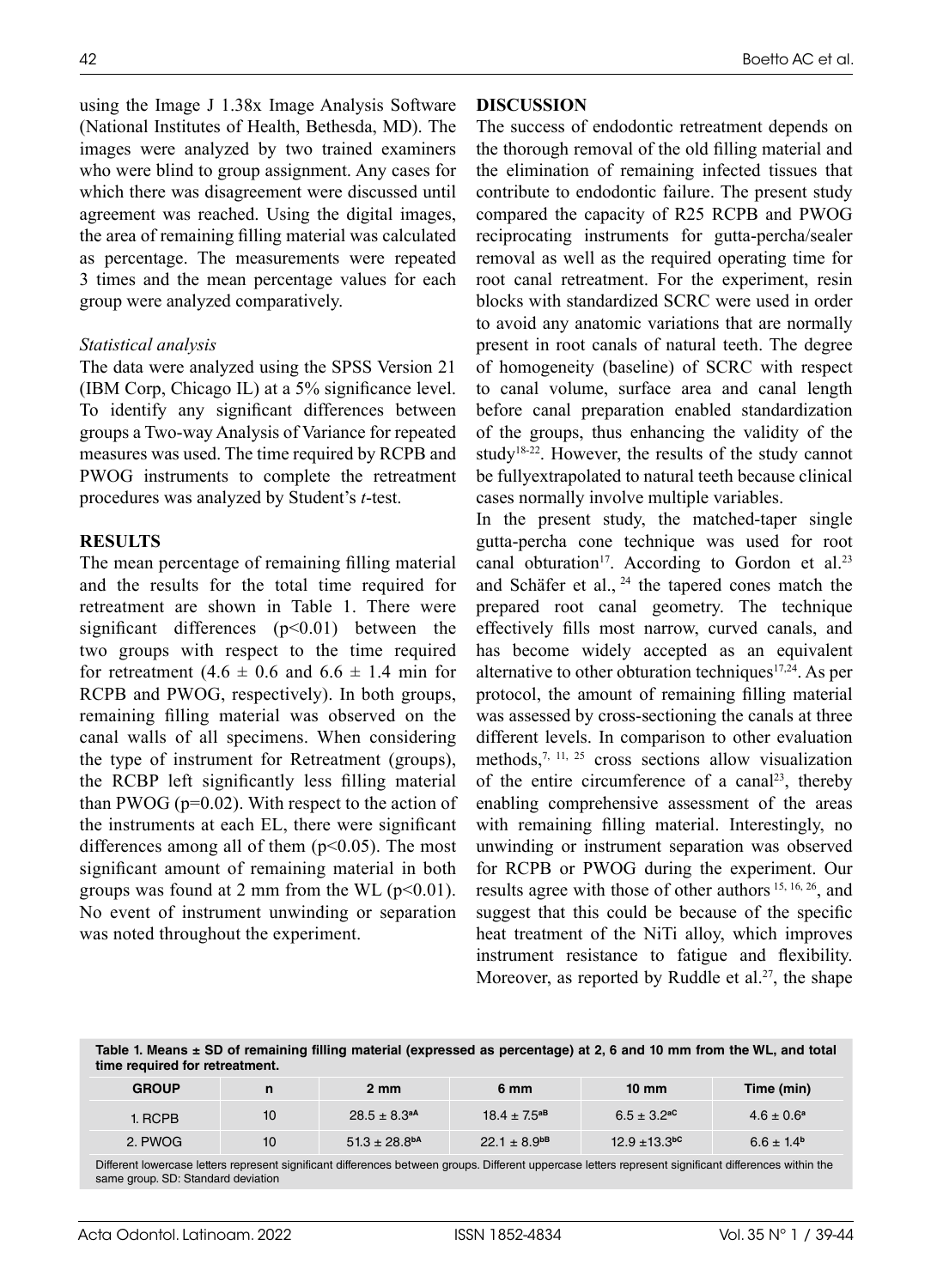of the cross-section of the RCPB and PWOG appears to provide sufficient space between the flutes and the canal walls to avoid engagement during transportation of debris in coronal direction. Our findings showed significantly more remaining gutta-percha and sealer at the level of 2 mm from the WL. In this respect, the results are in line with those of Ersev et al.<sup>9</sup> and Khedmat et al.<sup>10</sup>, who suggest that similar results could be expected when removing the filling materials with NiTi instruments up to the WL. According to Hülsman and Bluhm7 , this may be because during retreatment, it is difficult, if not impossible, to direct NiTi instruments toward certain aspects of the root canal walls, especially in the apical third. Moreover, the last instruments used for gutta-percha/sealer removal could be insufficient to remove all traces of the filling materials. Because the aim of the present study was limited to experimental comparison of the capacity of RCPB and PWOG for gutta-percha/sealer removal, the effects of further refining the canal walls with larger sized instruments were not tested in our protocol. However, it should be noted that from a clinical point of view, endodontic retreatment procedures

#### **ACKNOWLEDGEMENTS**

The authors wish to thank Professor Ricardo Macchi for help with the statistical analysis.

#### **DECLARATION OF CONFLICTING INTERESTS**

The authors declare no potential conflicts of interest regarding the research, authorship, and/or publication of this article.

#### **REFERENCES**

- 1. Siqueira JF Jr, Rôças IN. Clinical implications and microbiology of bacterial persistence after treatment procedures. J Endod. 2008 Nov;34(11):1291-1301.e3. <https://doi.org/10.1016/j.joen.2008.07.028>
- 2. Kvist T, Reit C. Results of endodontic retreatment: a randomized clinical study comparing surgical and nonsurgical procedures. J Endod. 1999 Dec;25(12):814-7. [https://doi.org/10.1016/S0099-2399\(99\)80304-5](https://doi.org/10.1016/S0099-2399(99)80304-5)
- 3. Gorni FG, Gagliani MM. The outcome of endodontic retreatment: a 2-yr follow-up. J Endod. 2004 Jan;30(1):1-4. <https://doi.org/10.1097/00004770-200401000-00001>
- 4. Paik S, Sechrist C, Torabinejad M. Levels of evidence for the outcome of endodontic retreatment. J Endod. 2004 Nov;30(11):745-50. [https://doi.org/10.1097/01.](https://doi.org/10.1097/01.don.0000137636.93933.51) [don.0000137636.93933.51](https://doi.org/10.1097/01.don.0000137636.93933.51)
- 5. Schirrmeister JF, Meyer KM, Hermanns P, Altenburger MJ et al. Effectiveness of hand and rotary instrumentation

require not only removal of filling materials, but also removal of infected dentine. Thus, further reinstrumentation is recommended to ensure better cleaning of the root canal space<sup>28</sup>. The results of this study demonstrated significant differences between RCPB and PWOG with respect to their ability to remove filling material, as well as the total time required for retreatment. Therefore, the null hypothesis was rejected. Our findings agree with other authors 7-10, 26, 29, 30 who report that to date, none of the currently available techniques or instruments are capable of completely removing filling material from root canals. Further research is needed on instruments and retreatment techniques with the aim of identifying which ones are more effective for the

#### **CONCLUSION**

Within the limitations of the present study, RCPB proved to be more capable and faster than PWOG for gutta-percha/sealer removal. Although both instruments were useful and safe, they did not completely remove filling material from laboratory models with simulated curved root canals.

removal of pre-existing filling material.

#### **FUNDING**

None.

#### **CORRESPONDENCE**

Dr. Osvaldo Zmener Julian Alvarez 2335 3ro. (1425), Ciudad Autónoma de Buenos Aires Argentina [osvaldo@zmener.com.ar](mailto:osvaldo@zmener.com.ar)

for removing a new synthetic polymer-based root canal obturation material (Epiphany) during retreatment. Int Endod J. 2006 Feb;39(2):150-6. [https://doi.org/10.1111/](https://doi.org/10.1111/j.1365-2591.2006.01066.x) [j.1365-2591.2006.01066.x](https://doi.org/10.1111/j.1365-2591.2006.01066.x)

- 6. Barrieshi-Nusair KM. Gutta-percha retreatment: effectiveness of nickel-titanium rotary instruments versus stainless steel hand files. J Endod. 2002 Jun;28(6):454-6. <https://doi.org/10.1097/00004770-200206000-00009>
- 7. Hülsmann M, Bluhm V. Efficacy, cleaning ability and safety of different rotary NiTi instruments in root canal retreatment. Int Endod J. 2004 Jul;37(7):468-76. [https://doi.](https://doi.org/10.1111/j.1365-2591.2004.00823.x) [org/10.1111/j.1365-2591.2004.00823.x](https://doi.org/10.1111/j.1365-2591.2004.00823.x)
- 8. Taşdemir T, Er K, Yildirim T, Celik D. Efficacy of three rotary NiTi instruments in removing gutta-percha from root canals. Int Endod J. 2008 Mar;41(3):191-196. [https://doi.](https://doi.org/10.1111/j.1365-2591.2007.01335.xhttps://doi.org/10.1111/j.1365-2591.2007.01335.x) [org/10.1111/j.1365-2591.2007.01335.x](https://doi.org/10.1111/j.1365-2591.2007.01335.xhttps://doi.org/10.1111/j.1365-2591.2007.01335.x)
- 9. Ersev H, Yilmaz B, Dinçol ME, Dağlaroğlu R. The efficacy